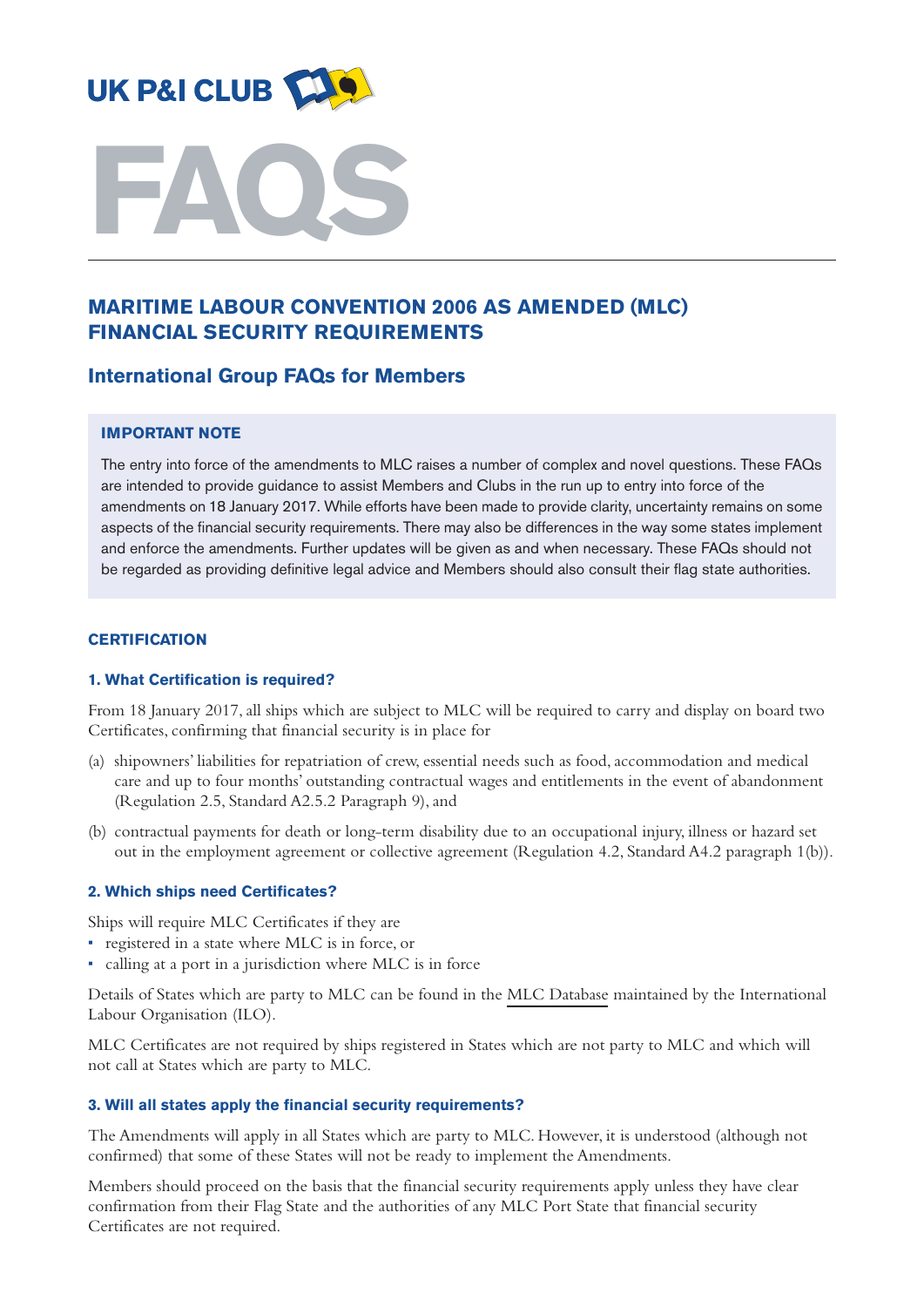## **4. Which categories of ship does MLC apply to?**

The MLC definition of a ship is very wide:"a ship other than one which navigates exclusively in inland waters or waters within, or closely adjacent to, sheltered waters or areas where port regulations apply"1.

MLC applies to ships "ordinarily engaged in commercial activities, other than ships engaged in fishing or in similar pursuits and ships of traditional build such as dhows and junks"2.

MLC States Parties are able to determine that MLC does not apply to certain categories of ship, including ships of less than 200gt not engaged in international voyages. States Parties are obliged to notify the ILO of such determinations which are recorded in the ILO database against the individual state as "National determinations"3.

# **5. Will the first Certificates be valid until 20 February 2017 or 2018?**

Clubs may be able to issue MLC Certificates which are valid until 20 February 2018. However, Members who intend to change Clubs at the 20 February 2017 renewal should only obtain Certificates which are valid up to 20 February 2017, particularly if they intend to move to an insurer outside of the International Group.

Clubs supplying Certificates which are valid to 20 February 2018 will require an undertaking from their Members to renew with them or another IG Club at the February 2017 renewal.

# **6. What form do the Certificates take?**

MLC sets out relevant information which must be provided on the Certificates but does not provide a prescribed form.The wording of the Certificates has been developed by the International Group (IG) and shared with an informal Correspondence Group (CG) of States which has had the opportunity to comment.The wording is similar to the "blue cards" issued by Clubs under International Maritime Organisation (IMO) Conventions.

# **7. Who are the Certificates issued to?**

The Certificates are sent to Members in PDF format and will be capable of verification on the ship search facility of Club websites. Members are responsible for printing the Certificates and ensuring that they are displayed in a conspicuous place on board where they will be available to the seafarers<sup>4</sup>.

Certificates are not issued by Flag States (in contrast to the blue card and certification procedure under IMO Conventions). However, some Flag States may require owners on their register to supply the competent authority with copies of Certificates for their records.

# **8. Will States accept Certificates issued by an IG Club without carrying out financial controls?**

It is anticipated that States will follow the practice for blue cards issued under IMO Conventions and recorded in the IMO Guidelines<sup>5</sup>. MLC Certificates issued by IG Clubs will then be accepted without the need for additional financial checks.

# 9. Will ships which are flagged in a State which is not party to MLC need Certificates if calling at **ports where MLC is in force?**

States Party to MLC are required to implement it in a way which ensures that ships flying the flag of a State which has not ratified MLC do not receive more favourable treatment<sup>6</sup>. States are also obliged to have effective port state control to ensure that ships entering its ports meet the requirements of the Convention7.The IG Clubs have concluded that the best way of ensuring compliance is to provide the same form of financial security to ships registered in MLC States and to ships registered in non-MLC States, providing they call at ports in MLC States.

### **10. Can the Club rely on any insurance exclusions?**

It has been accepted that certain limited exclusions can be relied upon.These are referred to in the MLC Extension Clause and relate to war, nuclear, bio-chem and cyber risks and sanctions.

<sup>5</sup> See IMO Circular Letter 3464 2 July 2014 with Guidelines for accepting insurance companies, financial security providers and IG P & I Clubs

 $6$  Art V.7  $7$  Regulation 5.2.1

<sup>&</sup>lt;sup>1</sup> MLC Article II.1(i) <sup>2</sup> Article II.1.4 <sup>3</sup> Article II.5, 6 & 7 <sup>4</sup> Standards A2.5.2.6 & A4.2.11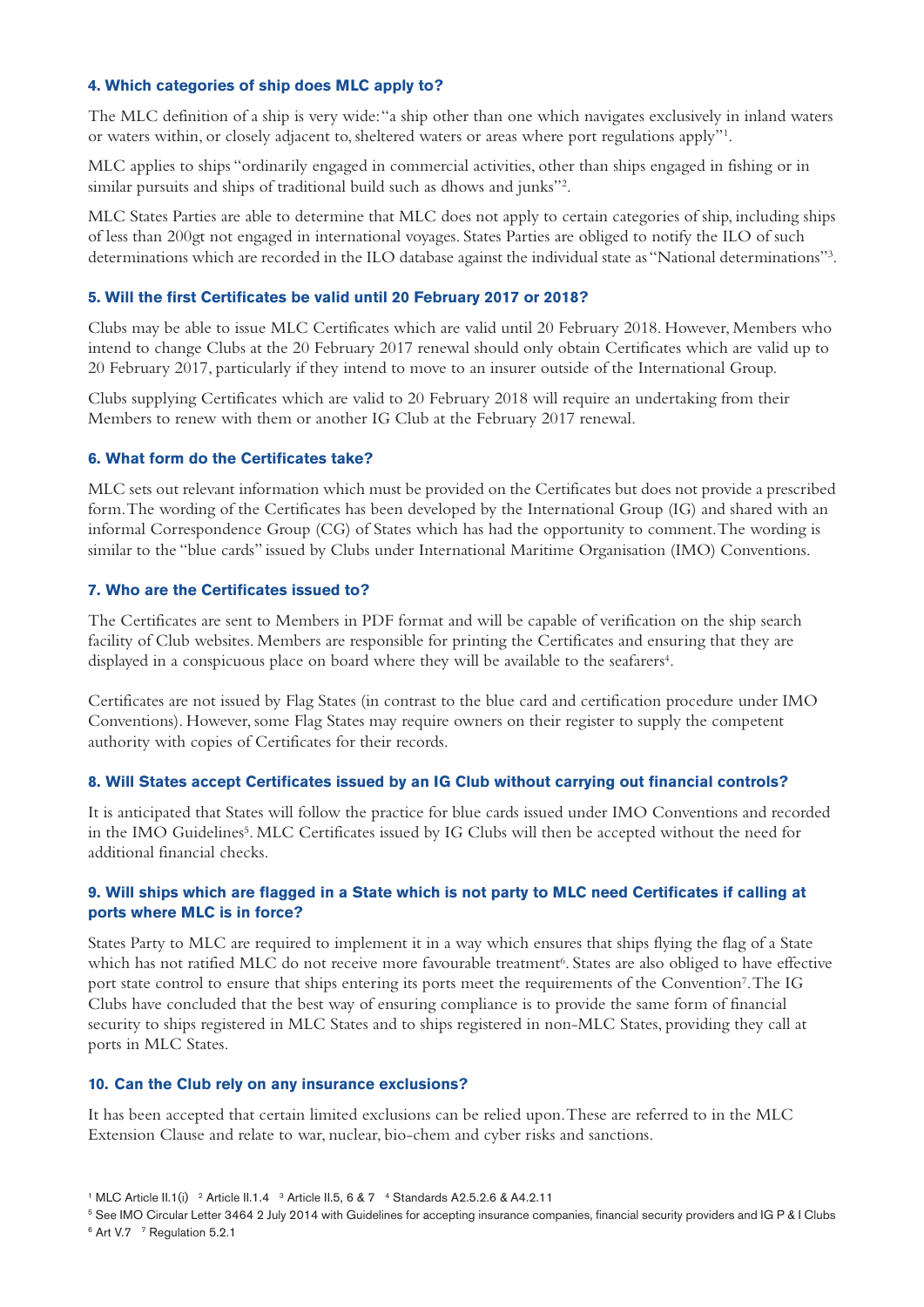#### **INSURANCE**

#### **11. Is the risk covered by the Rules?**

Liability for disability due to occupational injury will normally fall within the scope of standard crew cover under the Rules. Repatriation and unpaid wages will be covered under the Rules in some cases, including when due to a shipwreck. However, repatriation and overdue wages fall outside the scope of P&I cover when arising from abandonment due to a shipowner's financial default.

# **12. How are wages and repatriation costs under Standard 2.5.2 covered, if outside the scope of Club cover provided under the rules?**

The MLC Extension Clause provides that Clubs will discharge and pay claims made by seafarers pursuant to the Certificates.The Clause imposes an obligation on Members to reimburse their Club if the claims which the Club has paid to seafarers fall outside the scope of cover provided by the rules.This is on the basis that Clubs will want to take measures to minimise the risk of bearing the financial consequence of shipowners abandoning their crew.

#### **13. Will Clubs pool liabilities outside the scope of standard Club cover and the Pooling Agreement?**

No.The boards of IG Clubs have decided against pooling these risks.They are therefore not poolable and not covered by the IG reinsurance programme.

## **14. Have Clubs protected their position through reinsurance?**

Yes. Reinsurance is being arranged through the IG's brokers. Binding commitments have been given by reinsurers for USD 150m and the IG expects to achieve USD 190m per fleet in excess of USD 10 million per fleet.The combined total of USD 200 million per fleet will be sufficient for all Members, with the possible exception of a small number of fleets with exceptionally high crew numbers.

#### **15. Why is the cover limit "per fleet"?**

It is likely that abandonment will be caused by insolvency and will affect a fleet rather than just a single ship in a fleet. Reinsurers require the cover limit to apply on a per fleet basis regardless of how the fleet is split between Clubs.

#### **16. What is the excess under the reinsurance?**

The excess is USD 10 million per fleet. If a fleet is entered with a single Club, that Club will bear the first USD 10 million. If a fleet is split between clubs, then each Club will bear a proportion of USD 10 million calculated on a pro rata basis. Clubs will need to cooperate if an event gives rise to claims which may exceed USD 10 million on a fleet basis.

### **17. Can Certificates be provided when the P&I policy excludes crew risks?**

The starting point should be that the insurers who provide owners with P&I cover for crew risks should also provide owners with MLC Certificates. If those insurers are unwilling or unable to provide MLC Certificates, Members may approach their Club to provide them. In assessing such requests, the Club will need to take account of the fact that if it issues Certificates it is accepting responsibility for liabilities which are covered by another insurer.

#### **18. Are payments made to crew under MLC Certificates subject to deductibles?**

No. Payments made to seafarers under certificates are not subject to deductibles. However, the cover provided by the Club to the owner remains subject to any deductibles, so after payment is made to seafarers the amount of any deductible is recoverable from the insured owner.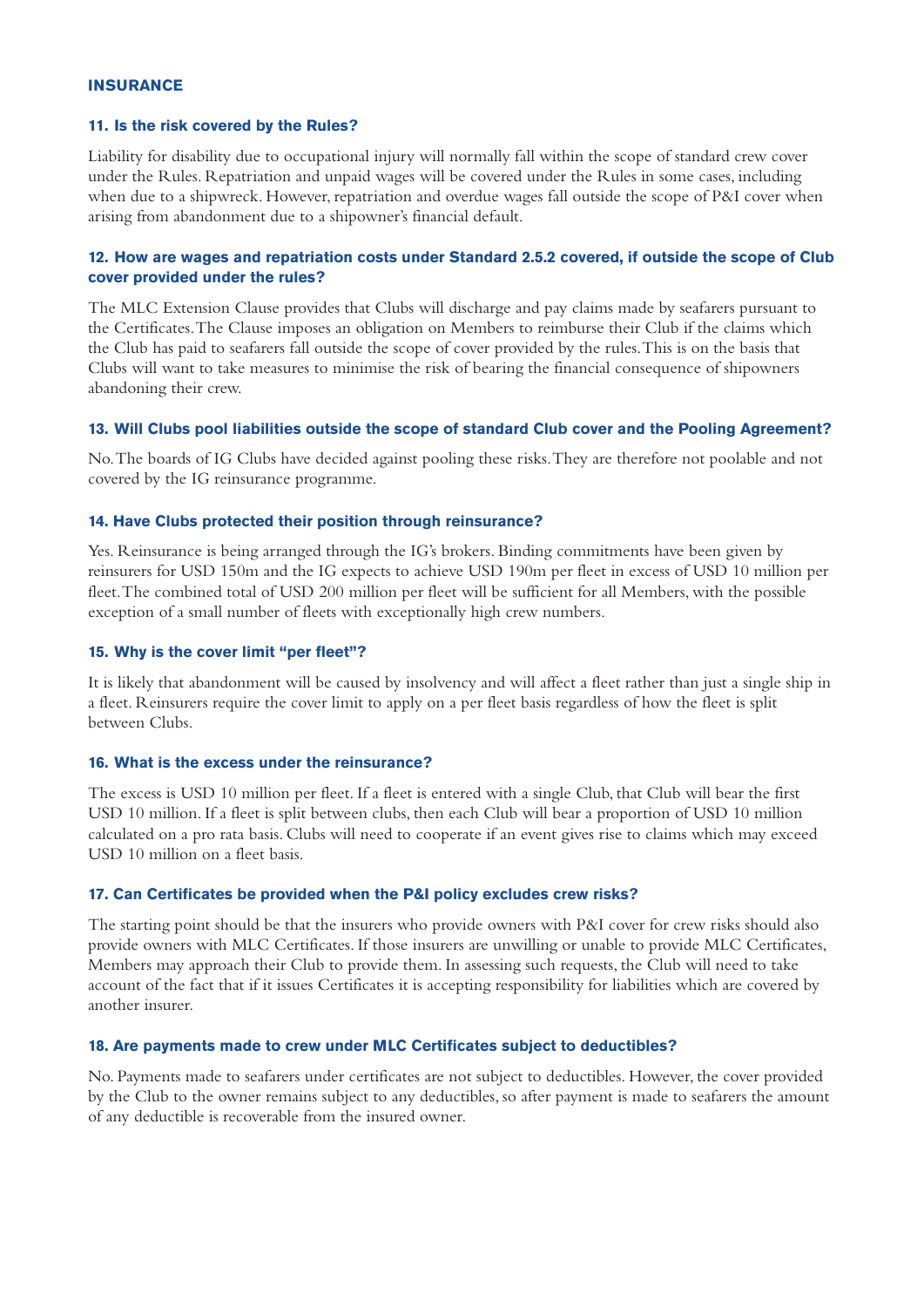#### **CREW MANAGERS**

#### **19. What is the position for a shipowner whose crew managers fail to pay wages?**

Some shipowners outsource crew management to a crew manager. If a crew manager becomes insolvent and does not pay the seafarers' wages, the shipowner remains responsible for paying the crew. If the Club is required to meet claims by seafarers it will be entitled to seek reimbursement from the Member. If the shipowner is also insolvent the loss will remain with the Club.

## **STATE SCHEMES**

#### 20. Can MLC cover be provided by a Club when crew risks are partly covered by a State scheme?

Yes. MLC acknowledges that financial security can be provided in the form of social security or a national fund or similar arrangement<sup>8</sup>. The Club financial security will respond to the extent that liabilities arise under the Certificates which are not included in the State scheme.

### **WAGES**

#### **21. What is the liability for wages?**

The security required under Regulation 2.5.2 is for up to four months' owed contractual wages and entitlements. A claim may arise where the shipowner "has unilaterally severed their ties with the seafarer including failure to pay contractual wages for a period of at least two months", as described in Standard 2.5.2.2(c).

#### **22. What is meant by "wages"**

Security is required for "outstanding wages and other entitlements due from the shipowner to the seafarer under their employment agreement, the relevant collective bargaining agreement or the national law of the Flag State, limited to four months of any such outstanding wages and four months of any such outstanding entitlements."

MLC contains definitions of "basic pay or wages" and "consolidated wage" in Guideline B.2.2 but neither of these terms is used in the context of financial security.The term "entitlement" indicates that the seafarer must have a legally enforceable right to recover the amounts claimed. Financial security would respond for wages and other items such as overtime where these are legally due but not otherwise.

## **SEAFARERS**

### **23. Do seafarers have to be serving on board to claim under MLC Certificates?**

Unpaid wages fall under "Regulation 2.5 - Repatriation" and Standard A.2.5.2 refers to financial security in the case of abandonment.A claim for wages under the financial security is therefore only available to seafarers serving on board.

Regulation 4.2 applies to contractual claims which relate to death or long-term disability of seafarers due to an occupational injury, illness or hazard occurring in the course of employment and until the date on which they are repatriated.The security responds to claims arising out of events occurring while the crew member is serving on board the vessel or being repatriated.

### **24. What category of seafarers can claim under the security?**

The MLC definition is very simple:"any person who is employed or engaged or works in any capacity on board a ship to which this Convention applies." In general terms MLC is intended to provide protection to persons whose principal place of work is on the ship. It will normally include hotel staff on a passenger ship and cadets. In cases of doubt, MLC States Parties can determine whether particular categories of persons are to be regarded as seafarers for MLC purposes. States are obliged to notify the ILO of such determinations which are recorded in the ILO [database](http://www.ilo.org/global/standards/maritime-labour-convention/database-ratification-implementation/lang--en/index.htm) against the individual state as "National determinations"9.